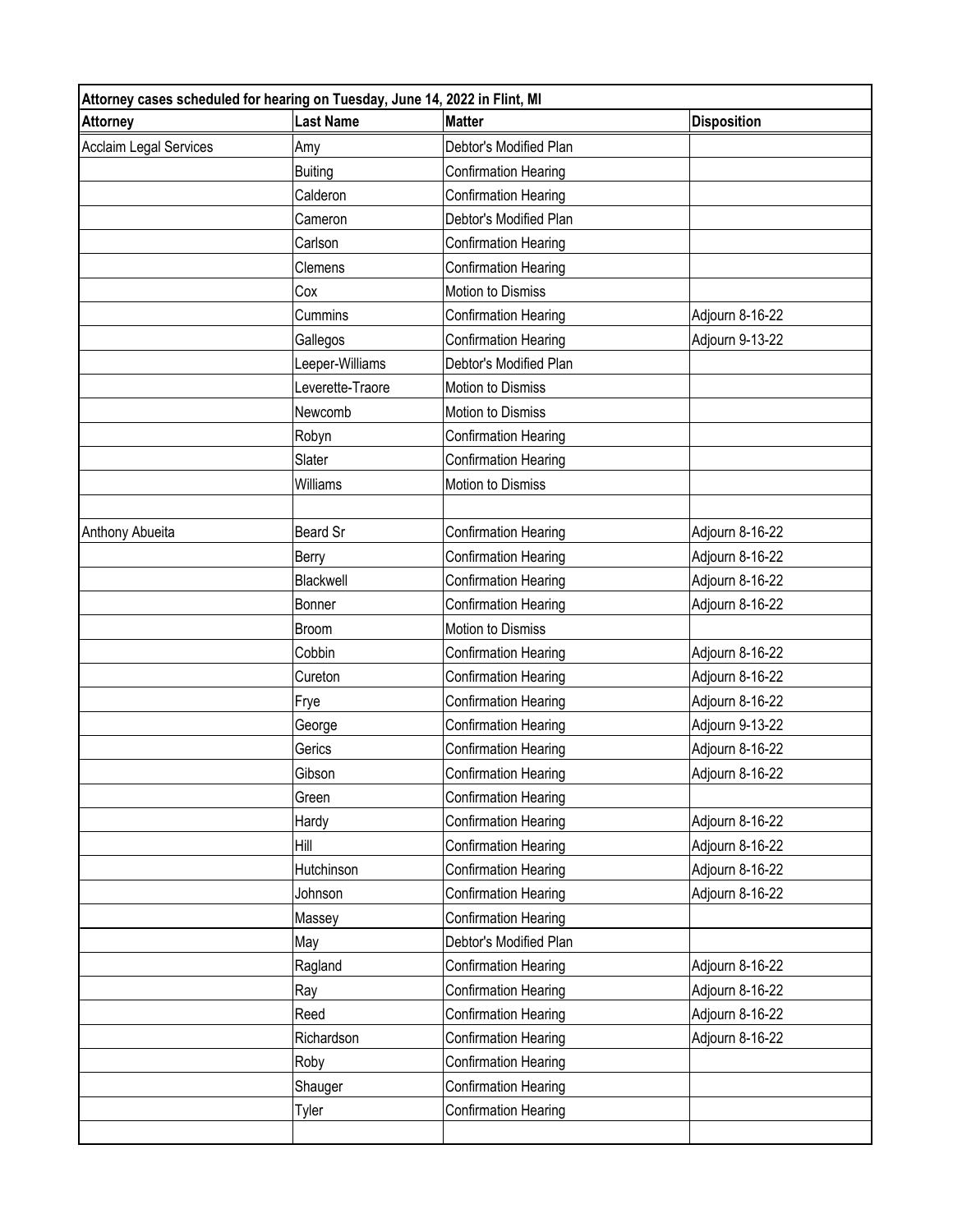| Attorney cases scheduled for hearing on Tuesday, June 14, 2022 in Flint, MI |                  |                                   |                              |
|-----------------------------------------------------------------------------|------------------|-----------------------------------|------------------------------|
| <b>Attorney</b>                                                             | <b>Last Name</b> | <b>Matter</b>                     | <b>Disposition</b>           |
| Ardelean & Dunne                                                            | Daup             | <b>Confirmation Hearing</b>       |                              |
|                                                                             |                  |                                   |                              |
| <b>Bankruptcy Law Offices</b>                                               | Aidif            | <b>Confirmation Hearing</b>       |                              |
|                                                                             | <b>Brown</b>     | Debtor's Modified Plan            |                              |
|                                                                             | Carlson          | <b>Confirmation Hearing</b>       | Adjourn 8-16-22              |
|                                                                             | Cooper           | <b>Confirmation Hearing</b>       | Adjourn 8-16-22              |
|                                                                             | Degiorgis        | Objection to Notice of Completion |                              |
|                                                                             | Donahoe          | Motion to Dismiss                 |                              |
|                                                                             | Gillies          | Confirmation Hearing              |                              |
|                                                                             | Heller           | Confirmation Hearing              | Confirm                      |
|                                                                             | Higgins          | <b>Confirmation Hearing</b>       |                              |
|                                                                             | Johnson          | Confirmation Hearing              |                              |
|                                                                             | Mcdonald         | <b>Confirmation Hearing</b>       | Adjourn 9-13-22              |
|                                                                             | Norman           | Confirmation Hearing              |                              |
|                                                                             | Prince           | <b>Confirmation Hearing</b>       |                              |
|                                                                             | Reamer           | <b>Confirmation Hearing</b>       |                              |
|                                                                             | Rhind            | Debtor's Modified Plan            |                              |
|                                                                             | Rogers           | <b>Confirmation Hearing</b>       |                              |
|                                                                             | Rosso            | Debtor's Modified Plan            |                              |
|                                                                             | Rosso            | Motion to Dismiss                 |                              |
|                                                                             | Shepherd         | Confirmation Hearing              |                              |
|                                                                             | Spencer          | <b>Trustee's Modified Plan</b>    |                              |
|                                                                             | <b>Starks</b>    | Motion to Dismiss                 | <b>Dismiss</b>               |
|                                                                             | Stevenson        | Debtor's Modified Plan            |                              |
|                                                                             | Stevenson        | Motion to Dismiss                 |                              |
|                                                                             | Terry            | Confirmation Hearing              |                              |
|                                                                             | Williams         | Motion to Dismiss                 |                              |
|                                                                             |                  |                                   |                              |
| Berman & Bishop                                                             | Stapp            | <b>Confirmation Hearing</b>       |                              |
|                                                                             |                  |                                   |                              |
| <b>Booth Patterson</b>                                                      | Raby             | <b>Confirmation Hearing</b>       |                              |
|                                                                             |                  |                                   |                              |
| Breckenridge & Davis                                                        | Carnacchi        | <b>Motion to Dismiss</b>          | Resolved - Trustee to Submit |
|                                                                             | Hyatt            | Confirmation Hearing              |                              |
|                                                                             | Sanchez          | Trustee's Modified Plan           |                              |
|                                                                             | Turnwald         | Motion to Dismiss                 |                              |
|                                                                             |                  |                                   |                              |
| David R Shook                                                               | Lenz             | <b>Confirmation Hearing</b>       |                              |
|                                                                             |                  |                                   |                              |
| Dietrich & Kenyon                                                           | Crossman         | Confirmation Hearing              |                              |
|                                                                             |                  |                                   |                              |
| Doug Dern                                                                   | Julien Sr.       | <b>Confirmation Hearing</b>       | Adjourn 7-19-22              |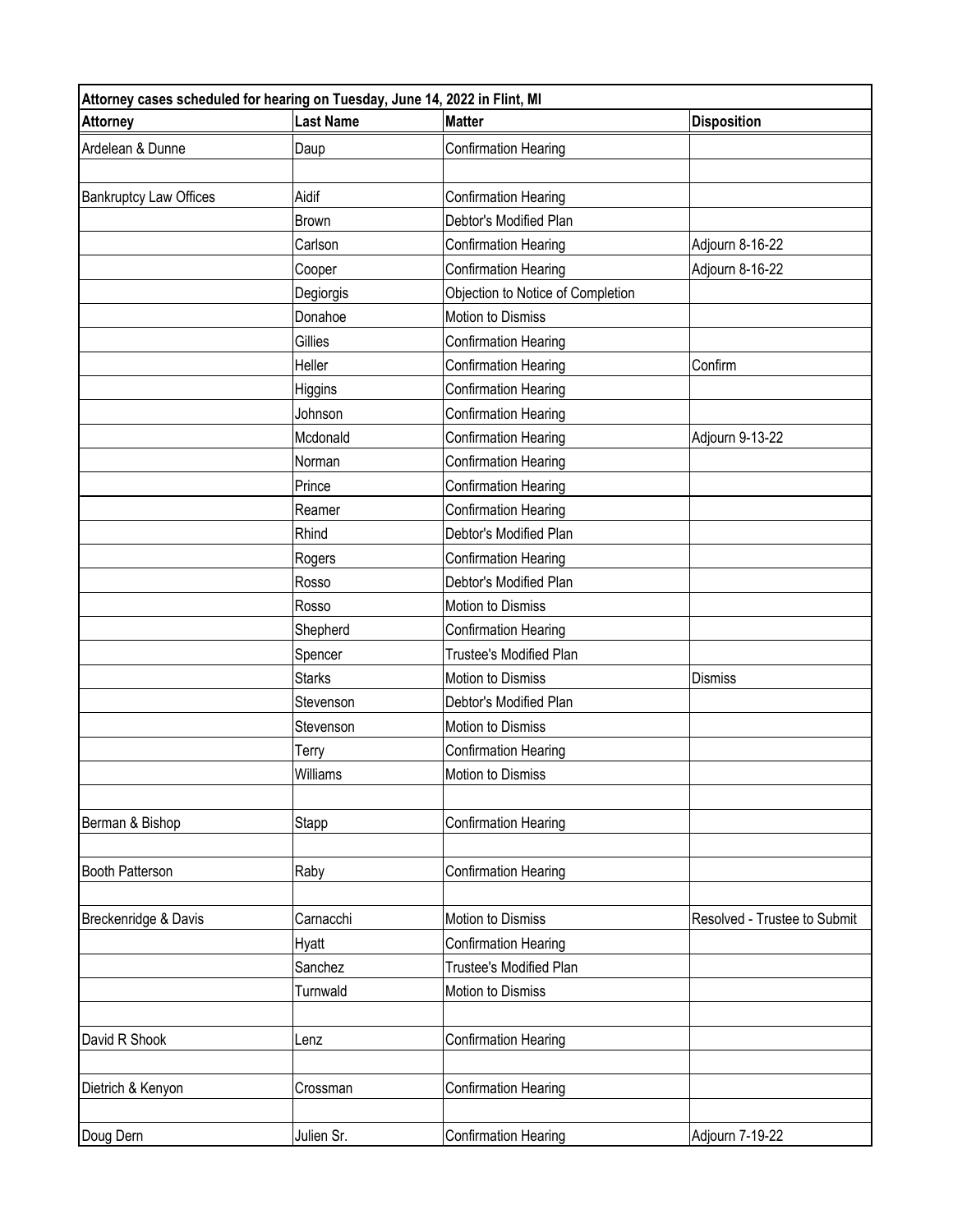| Attorney cases scheduled for hearing on Tuesday, June 14, 2022 in Flint, MI |                  |                                  |                    |
|-----------------------------------------------------------------------------|------------------|----------------------------------|--------------------|
| <b>Attorney</b>                                                             | <b>Last Name</b> | <b>Matter</b>                    | <b>Disposition</b> |
| Frego & Associates                                                          | Ball             | <b>Confirmation Hearing</b>      |                    |
|                                                                             | <b>Berkley</b>   | Confirmation Hearing             |                    |
|                                                                             | Blue             | <b>Confirmation Hearing</b>      |                    |
|                                                                             | Boone            | <b>Confirmation Hearing</b>      |                    |
|                                                                             | <b>Brewer</b>    | <b>Confirmation Hearing</b>      |                    |
|                                                                             | <b>Brown</b>     | <b>Confirmation Hearing</b>      |                    |
|                                                                             | Caldwell         | Motion to Dismiss                |                    |
|                                                                             | Clear            | <b>Confirmation Hearing</b>      | Confirm            |
|                                                                             | Cook             | <b>Confirmation Hearing</b>      |                    |
|                                                                             | Dobson Jr.       | Confirmation Hearing             |                    |
|                                                                             | Embeck           | <b>Confirmation Hearing</b>      |                    |
|                                                                             | Goheen           | Obj to Claim #2 OpenRoad Lending |                    |
|                                                                             | Gregory          | <b>Confirmation Hearing</b>      |                    |
|                                                                             | Guy              | Confirmation Hearing             |                    |
|                                                                             | Haney            | <b>Confirmation Hearing</b>      |                    |
|                                                                             | Hix Jr.          | <b>Confirmation Hearing</b>      |                    |
|                                                                             | Jennings         | Confirmation Hearing             |                    |
|                                                                             | Johnston         | <b>Confirmation Hearing</b>      |                    |
|                                                                             | Sleva            | <b>Confirmation Hearing</b>      |                    |
|                                                                             | Walker           | <b>Confirmation Hearing</b>      |                    |
|                                                                             | Wise             | <b>Confirmation Hearing</b>      |                    |
|                                                                             | Woodell          | Confirmation Hearing             |                    |
| Gigliotti & Associates                                                      | Eckert           | <b>Confirmation Hearing</b>      |                    |
|                                                                             |                  |                                  |                    |
| Gold, Lange & Majoros                                                       | Hoeflinger       | Motion to Dismiss                |                    |
|                                                                             |                  |                                  |                    |
| Jaafar Law Group                                                            | Davidson         | Confirmation Hearing             | Adjourn 8-16-22    |
|                                                                             | <b>Triplett</b>  | Confirmation Hearing             |                    |
| Jeffrey David Thav                                                          | Blair            | Confirmation Hearing             |                    |
|                                                                             |                  |                                  |                    |
| Jesse R. Sweeney                                                            | Beato            | <b>Confirmation Hearing</b>      |                    |
|                                                                             | Canfield         | <b>Confirmation Hearing</b>      | Adjourn 7-19-22    |
|                                                                             | Samide           | Debtor's Modified Plan           |                    |
|                                                                             | Whalen           | <b>Confirmation Hearing</b>      |                    |
|                                                                             |                  |                                  |                    |
| Jill Creech Bauer                                                           | Broughton        | <b>Confirmation Hearing</b>      |                    |
|                                                                             |                  |                                  |                    |
| John L Hicks & Associates                                                   | Anthony          | <b>Confirmation Hearing</b>      | <b>Dismiss</b>     |
|                                                                             | Armstrong        | <b>Confirmation Hearing</b>      | Confirm            |
|                                                                             | Armstrong        | <b>Confirmation Hearing</b>      | Adjourn 7-19-22    |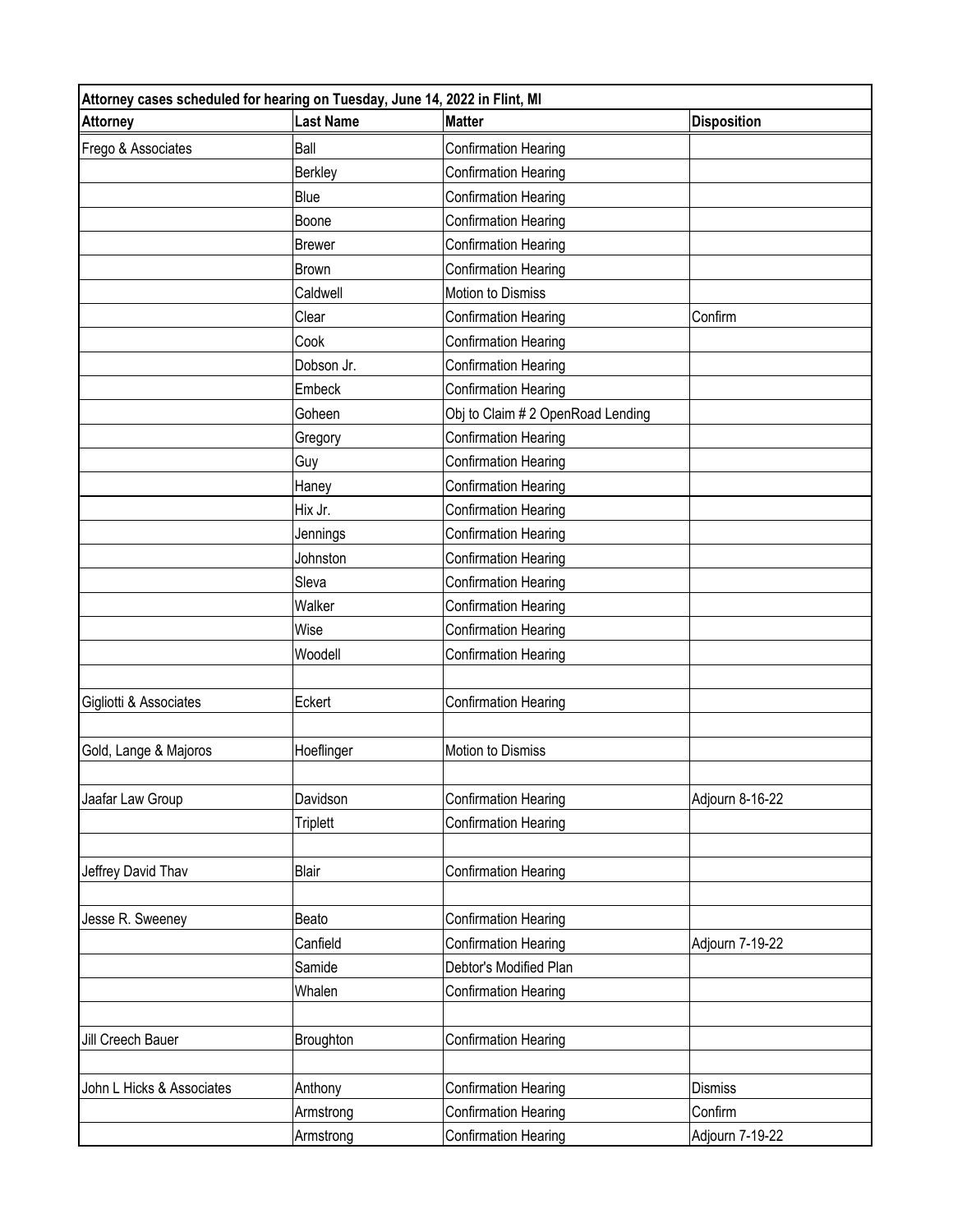| Attorney cases scheduled for hearing on Tuesday, June 14, 2022 in Flint, MI |                  |                              |                    |
|-----------------------------------------------------------------------------|------------------|------------------------------|--------------------|
| <b>Attorney</b>                                                             | <b>Last Name</b> | <b>Matter</b>                | <b>Disposition</b> |
| John L Hicks & Associates con't                                             | Badour           | Debtor's Modified Plan       |                    |
|                                                                             | Bagwell          | Debtor's Modified Plan       |                    |
|                                                                             | Carillot         | <b>Confirmation Hearing</b>  |                    |
|                                                                             | Delavega         | <b>Confirmation Hearing</b>  | Confirm            |
|                                                                             | Greenman         | <b>Confirmation Hearing</b>  |                    |
|                                                                             | King             | <b>Confirmation Hearing</b>  |                    |
|                                                                             | Mayville         | Motion to Dismiss            |                    |
|                                                                             | Owens            | Confirmation Hearing         |                    |
|                                                                             | Pickett          | Motion to Dismiss            |                    |
|                                                                             | Thompson         | Confirmation Hearing         | Confirm            |
|                                                                             | Townsend         | <b>Confirmation Hearing</b>  | Confirm            |
|                                                                             | Trice            | <b>Confirmation Hearing</b>  |                    |
|                                                                             | Webster          | Debtor's Modified Plan       |                    |
|                                                                             | Whittkopf        | Debtor's Modified Plan       |                    |
|                                                                             | Whittkopf        | Motion to Dismiss            |                    |
|                                                                             | Willard          | <b>Confirmation Hearing</b>  | Adjourn 7-19-22    |
|                                                                             |                  |                              |                    |
| Kostopoulos & Associates                                                    | Lang             | <b>Confirmation Hearing</b>  |                    |
| Law Office Of David W Brown                                                 | Plucinski        | Debtor's Modified Plan       |                    |
|                                                                             | Plucinski        | Motion to Dismiss            |                    |
|                                                                             | Vaquera          | Confirmation Hearing         |                    |
| Marrs & Terry                                                               | Mccauley         | Debtor's Modified Plan       |                    |
|                                                                             | Mccauley         | Motion to Dismiss            |                    |
|                                                                             |                  |                              |                    |
| Marshall D. Schultz                                                         | Calkins          | <b>Confirmation Hearing</b>  | Adjourn 8-16-22    |
|                                                                             |                  |                              |                    |
| Matthew L Frey                                                              | Benedict         | Confirmation Hearing         | Confirm            |
|                                                                             |                  |                              |                    |
| Morris B. Lefkowitz                                                         | Lizotte          | <b>Confirmation Hearing</b>  |                    |
|                                                                             |                  |                              |                    |
| Osipov Bigelman                                                             | Safford          | Obj to Claim # 13: Ally Bank |                    |
|                                                                             |                  |                              |                    |
| Raymond N. Mashni                                                           | Bond             | Motion to Dismiss            |                    |
|                                                                             |                  |                              |                    |
| <b>Richard Clark</b>                                                        | Baetz            | <b>Confirmation Hearing</b>  | Adjourn 8-16-22    |
|                                                                             | Kauer            | Motion to Dismiss            |                    |
| Ryan B Moran                                                                | <b>Brisebois</b> | <b>Confirmation Hearing</b>  |                    |
|                                                                             | Stewart          | <b>Confirmation Hearing</b>  |                    |
|                                                                             | Taylor           | <b>Confirmation Hearing</b>  |                    |
|                                                                             |                  |                              |                    |